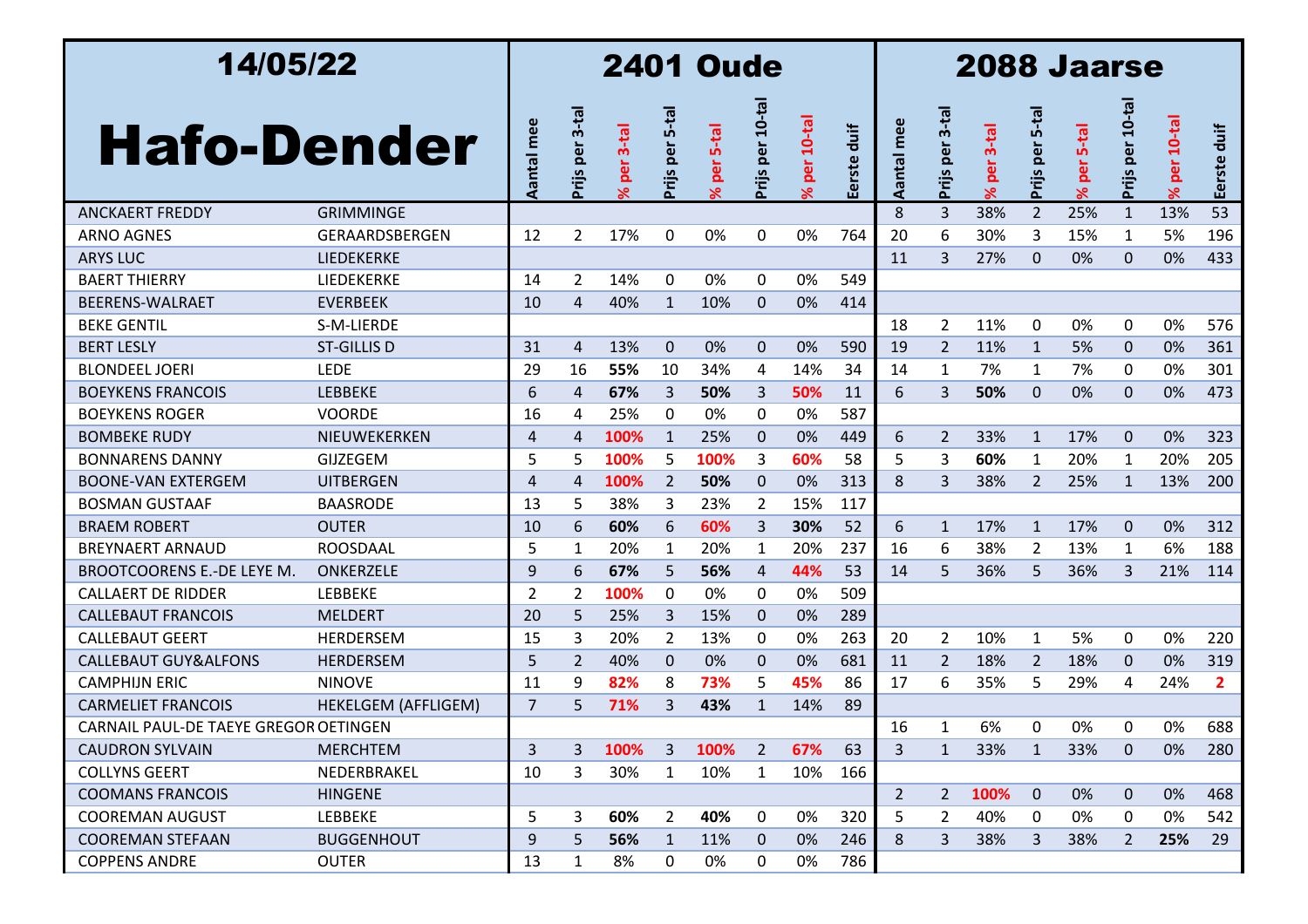| 14/05/22                                       |                          |                | <b>2401 Oude</b> |                       |                     |               |                 |                            |             |                |                     | 2088 Jaarse           |                     |                       |                 |                            |                |  |  |  |  |
|------------------------------------------------|--------------------------|----------------|------------------|-----------------------|---------------------|---------------|-----------------|----------------------------|-------------|----------------|---------------------|-----------------------|---------------------|-----------------------|-----------------|----------------------------|----------------|--|--|--|--|
| <b>Hafo-Dender</b>                             |                          | Aantal mee     | Prijs per 3-tal  | per 3-tal<br>$\aleph$ | $5-ta$<br>Prijs per | $5-ta$<br>per | Prijs per 10-ta | $10-ta$<br>per<br>$\aleph$ | Eerste duif | Aantal mee     | $3-ta$<br>Prijs per | per 3-tal<br>$\aleph$ | $5-ta$<br>Prijs per | per 5-tal<br>$\aleph$ | Prijs per 10-ta | $10-ta$<br>per<br>$\aleph$ | duif<br>Eerste |  |  |  |  |
| <b>COPPENS CHRIS</b>                           | <b>VOORDE</b>            |                |                  |                       |                     |               |                 |                            |             | 21             | 2 <sup>1</sup>      | 10%                   | $\mathbf{0}$        | 0%                    | $\mathbf 0$     | 0%                         | 515            |  |  |  |  |
| <b>CORTHALS ETIENNE</b>                        | <b>MASSEMEN</b>          | 25             | 7                | 28%                   | 3                   | 12%           | $\overline{2}$  | 8%                         | 185         | 18             | 4                   | 22%                   | 1                   | 6%                    | $\mathbf{0}$    | 0%                         | 381            |  |  |  |  |
| <b>CORTVRINDT GUIDO</b>                        | <b>WELLE</b>             | $\overline{4}$ | $\overline{4}$   | 100%                  | $\mathbf{1}$        | 25%           | $\mathbf{0}$    | 0%                         | 364         |                |                     |                       |                     |                       |                 |                            |                |  |  |  |  |
| <b>COSIJN ANDY</b>                             | D'WINDEKE                | 19             | 15               | 79%                   | 14                  | 74%           | 10              | 53%                        | 4           | 30             | 8                   | 27%                   | 6                   | 20%                   | 4               | 13%                        | 17             |  |  |  |  |
| <b>COSIJN ROBRECHT</b>                         | <b>POLLARE</b>           | 9              | 5                | 56%                   | 4                   | 44%           | 3               | 33%                        | 159         | 25             | $\overline{7}$      | 28%                   | $\overline{4}$      | 16%                   | 3               | 12%                        | 20             |  |  |  |  |
| DAIXILE-DEBRUXELLES                            | <b>WICHELEN</b>          | 26             | 4                | 15%                   | 0                   | 0%            | 0               | 0%                         | 563         |                |                     |                       |                     |                       |                 |                            |                |  |  |  |  |
| <b>DANCKAERT RONNIE</b>                        | <b>ESSENE (AFFLIGEM)</b> | 25             | 16               | 64%                   | 8                   | 32%           | 5               | 20%                        | 20          | 26             | 14                  | 54%                   | 9                   | 35%                   | $\overline{4}$  | 15%                        | 76             |  |  |  |  |
| <b>DAUWE PETER</b>                             | <b>OVERMERE</b>          |                |                  |                       |                     |               |                 |                            |             | 12             | 5                   | 42%                   | 3                   | 25%                   | 2               | 17%                        | 103            |  |  |  |  |
| DE BACKER EDDY                                 | GALMAARDEN               |                |                  |                       |                     |               |                 |                            |             | 4              | $\mathbf{1}$        | 25%                   | $\Omega$            | 0%                    | $\mathbf{0}$    | 0%                         | 418            |  |  |  |  |
| DE BISSCHOP K&L                                | <b>ESSENE</b>            |                |                  |                       |                     |               |                 |                            |             | 19             | 14                  | 74%                   | 12                  | 63%                   | 9               | 47%                        | 5              |  |  |  |  |
| DE BOE MAARTEN                                 | <b>SCHENDELBEKE</b>      |                |                  |                       |                     |               |                 |                            |             | 28             | 4                   | 14%                   | 3                   | 11%                   | $\Omega$        | 0%                         | 247            |  |  |  |  |
| DE BRUYNE GEERT                                | <b>BERLARE</b>           | 4              | 4                | 100%                  | 4                   | 100%          | 1               | 25%                        | 129         |                |                     |                       |                     |                       |                 |                            |                |  |  |  |  |
| DE CLERCQ GUY                                  | <b>MICHELBEKE</b>        | 22             | 11               | 50%                   | 6                   | 27%           | 4               | 18%                        | 61          | 23             | 5                   | 22%                   | 2                   | 9%                    | $\mathbf{1}$    | 4%                         | 193            |  |  |  |  |
| DE DEYN - VAN SNICK                            | LIEDEKERKE               | 10             | 8                | 80%                   | 6                   | 60%           | 4               | 40%                        | 78          | 14             | 7                   | 50%                   | 3                   | 21%                   | 0               | 0%                         | 241            |  |  |  |  |
| DE DEYN KEVIN                                  | LIEDEKERKE               | 1              | $\mathbf{1}$     | 100%                  | $\mathbf{1}$        | 100%          | $\mathbf{1}$    | 100%                       | 229         |                |                     |                       |                     |                       |                 |                            |                |  |  |  |  |
| DE GRAUWE ERWIN                                | <b>BERLARE</b>           | 8              | 7                | 88%                   | 5                   | 63%           | 3               | 38%                        | 16          | 4              | 3                   | 75%                   | $\mathbf{1}$        | 25%                   | 0               | 0%                         | 248            |  |  |  |  |
| DE GREEF LOUIS                                 | LONDERZEEL               | 8              | 1                | 13%                   | $\Omega$            | 0%            | $\mathbf{0}$    | 0%                         | 607         |                |                     |                       |                     |                       |                 |                            |                |  |  |  |  |
| DE KLERCK LOTAR-STEVENS ANJA APPELTERRE-EICHEM |                          | 18             | 1                | 6%                    | 1                   | 6%            | 0               | 0%                         | 403         |                |                     |                       |                     |                       |                 |                            |                |  |  |  |  |
| DE MEYER-BODDAERT                              | <b>HAMME</b>             | 26             | 18               | 69%                   | 8                   | 31%           | 3               | 12%                        | 72          | 59             | 34                  | 58%                   | 19                  | 32%                   | 11              | 19%                        | 19             |  |  |  |  |
| DE MOYE BART                                   | APPELTERRE               | 19             | 7                | 37%                   | 5                   | 26%           | $\mathbf{1}$    | 5%                         | 180         | 32             | 4                   | 13%                   | 3                   | 9%                    | $\mathbf{1}$    | 3%                         | 38             |  |  |  |  |
| DE NAYER LUC                                   | OVERBOELARE              | 12             | 6                | 50%                   | 5                   | 42%           | 4               | 33%                        | 28          | $\overline{7}$ | 3                   | 43%                   | 2                   | 29%                   | $\mathbf{1}$    | 14%                        | 70             |  |  |  |  |
| DE NIL JEAN-MARIE                              | EREMBODEGEM              | 8              | 2                | 25%                   | $\overline{2}$      | 25%           | 1               | 13%                        | 188         |                |                     |                       |                     |                       |                 |                            |                |  |  |  |  |
| DE PAUW FILIP                                  | <b>DENDEHOUTEM</b>       | 7              | 3                | 43%                   | $\overline{2}$      | 29%           | $\mathbf{1}$    | 14%                        | 76          | 14             | $\mathbf{1}$        | 7%                    | $\Omega$            | 0%                    | $\Omega$        | 0%                         | 691            |  |  |  |  |
| DE PREZ E.& W.                                 | <b>DEFTINGE</b>          |                |                  |                       |                     |               |                 |                            |             | 4              |                     | 25%                   |                     | 25%                   | ŋ               | 0%                         | 253            |  |  |  |  |
| DE RUYVER GEERT                                | <b>WICHELEN</b>          |                |                  |                       |                     |               |                 |                            |             | $\overline{7}$ | $\mathbf{1}$        | 14%                   | $\mathbf{1}$        | 14%                   | $\mathbf 0$     | 0%                         | 411            |  |  |  |  |
| DE SCHRIJVER LUC                               | <b>BAASRODE</b>          |                |                  |                       |                     |               |                 |                            |             | 12             | 1                   | 8%                    | 0                   | 0%                    | 0               | 0%                         | 609            |  |  |  |  |
| DE SLOOVER-DE MEERSMAN                         | <b>HOFSTADE</b>          | 15             | 4                | 27%                   | 4                   | 27%           | $\overline{2}$  | 13%                        | 74          | 19             | $\mathbf{2}$        | 11%                   | $\mathbf 0$         | 0%                    | $\mathbf{0}$    | 0%                         | 571            |  |  |  |  |
| DE SMEDT-DE CREMER                             | <b>NINOVE</b>            | 10             | 1                | 10%                   | $\mathbf 0$         | 0%            | 0               | 0%                         | 781         |                |                     |                       |                     |                       |                 |                            |                |  |  |  |  |
| DE SMET-DE WAELE                               | <b>LEDE</b>              | 6              | 3                | 50%                   | 3                   | 50%           | $\mathbf{2}$    | 33%                        | 41          | 6              | 3                   | 50%                   | $\overline{2}$      | 33%                   | $\mathbf 0$     | 0%                         | 324            |  |  |  |  |
| DE SUTTER DAVID                                | <b>LIERDE</b>            |                |                  |                       |                     |               |                 |                            |             | 18             | $\mathbf{2}$        | 11%                   | 0                   | 0%                    | 0               | 0%                         | 641            |  |  |  |  |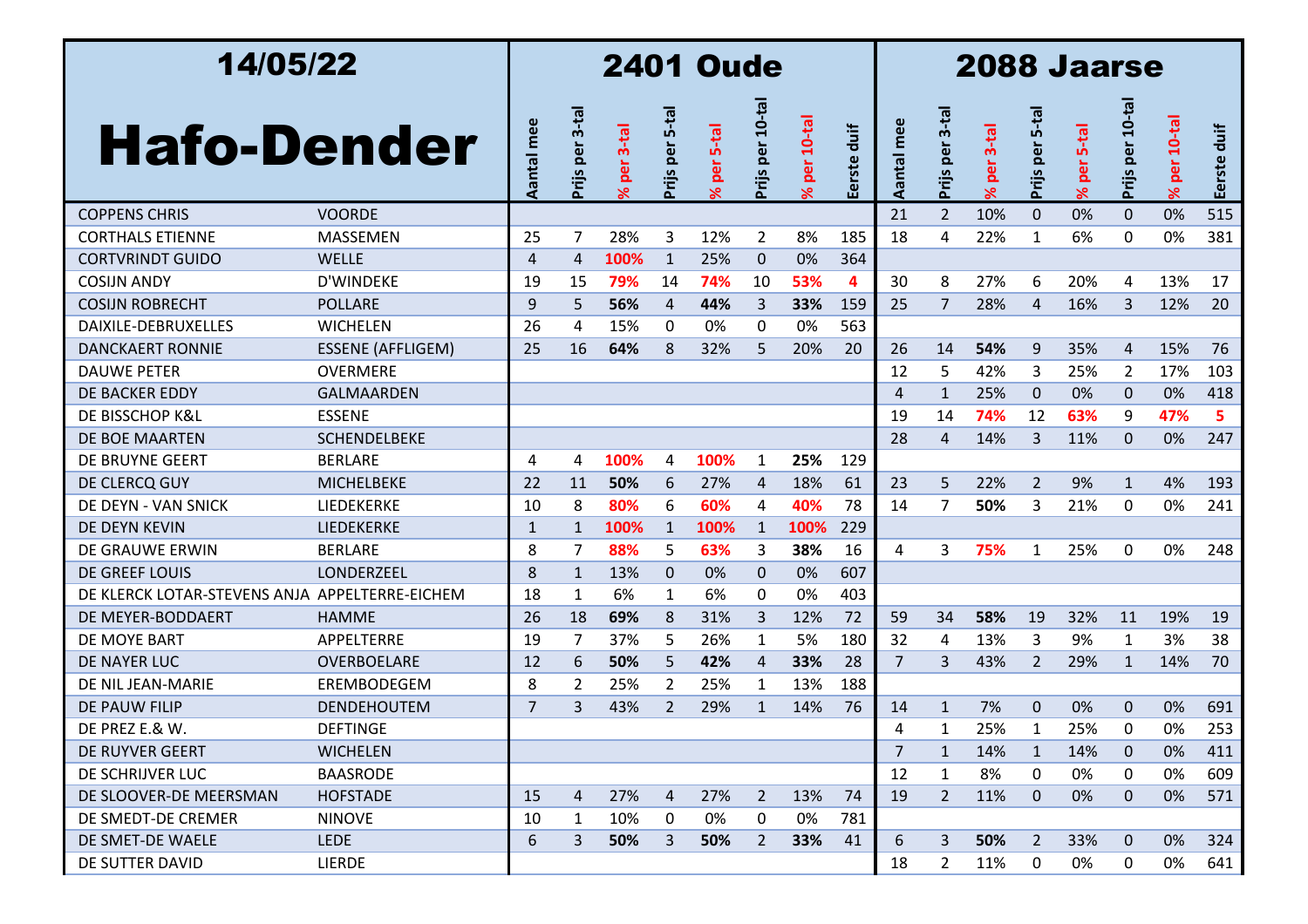| 14/05/22                      |                   |                | <b>2401 Oude</b> |                        |                     |                     |                 |                            |              |                |                        | 2088 Jaarse           |                     |                       |                 |                            |                |  |  |  |  |
|-------------------------------|-------------------|----------------|------------------|------------------------|---------------------|---------------------|-----------------|----------------------------|--------------|----------------|------------------------|-----------------------|---------------------|-----------------------|-----------------|----------------------------|----------------|--|--|--|--|
| <b>Hafo-Dender</b>            |                   | Aantal mee     | Prijs per 3-tal  | per 3-tal<br>$\approx$ | $5-ta$<br>Prijs per | <b>5-tal</b><br>per | Prijs per 10-ta | $10-ta$<br>per<br>$\aleph$ | Eerste duif  | mee<br>Aantal  | $3-ta$<br>per<br>Prijs | per 3-tal<br>$\aleph$ | $5-ta$<br>Prijs per | per 5-tal<br>$\aleph$ | Prijs per 10-ta | $10-ta$<br>per<br>$\aleph$ | duif<br>Eerste |  |  |  |  |
| DE SWAEF NIELS                | <b>HOFSTADE</b>   |                |                  |                        |                     |                     |                 |                            |              | $\mathbf{1}$   | $\mathbf{1}$           | 100%                  | $\mathbf{1}$        | 100%                  | $\Omega$        | 0%                         | 402            |  |  |  |  |
| DE TIER XAVIER                | <b>ROBORST</b>    | 4              | 3                | 75%                    | 3                   | 75%                 | 1               | 25%                        | 69           | 7              | 6                      | 86%                   | 4                   | 57%                   | 3               | 43%                        | 8              |  |  |  |  |
| DE WOLF DORINDA               | <b>WICHELEN</b>   |                |                  |                        |                     |                     |                 |                            |              | 6              | 1                      | 17%                   | 1                   | 17%                   | $\mathbf{1}$    | 17%                        | 69             |  |  |  |  |
| DE WOLF FREDERIK              | <b>OUDEGEM</b>    | 18             | 14               | 78%                    | 11                  | 61%                 | 3               | 17%                        | 45           | 20             | 13                     | 65%                   | 11                  | 55%                   | 2               | 10%                        | 45             |  |  |  |  |
| DE WOLF KAREL                 | NIEUWERKERKEN     | 19             | $\overline{2}$   | 11%                    | $\mathbf{0}$        | 0%                  | $\mathbf 0$     | 0%                         | 496          | 36             | $\overline{4}$         | 11%                   | $\overline{2}$      | 6%                    | 0               | 0%                         | 414            |  |  |  |  |
| <b>DECLERCQ MARC</b>          | <b>EVERBEEK</b>   | 13             | 9                | 69%                    | 7                   | 54%                 | 3               | 23%                        | 195          | 9              | 1                      | 11%                   | 0                   | 0%                    | 0               | 0%                         | 458            |  |  |  |  |
| <b>DELBAUF PATRIK</b>         | SINT-MARIA-LIERDE | 4              | $\overline{2}$   | 50%                    | $\overline{2}$      | 50%                 | $\mathbf{1}$    | 25%                        | 174          | 5              | 3                      | 60%                   | $\mathbf{1}$        | 20%                   | 0               | 0%                         | 369            |  |  |  |  |
| <b>DOUCHAMPS ALAIN</b>        | ASPELARE          | 4              | 1                | 25%                    | 0                   | 0%                  | 0               | 0%                         | 613          | 16             | 1                      | 6%                    | 1                   | 6%                    | 1               | 6%                         | 109            |  |  |  |  |
| DU VILLE LUC                  | <b>DEFTINGE</b>   | 4              | $\mathbf{1}$     | 25%                    | $\Omega$            | 0%                  | $\mathbf{0}$    | 0%                         | 759          | 3              | $\mathbf{1}$           | 33%                   | $\Omega$            | 0%                    | $\Omega$        | 0%                         | 447            |  |  |  |  |
| <b>DUBOIS MICHEL</b>          | <b>STRIJPEN</b>   | 10             | 3                | 30%                    | $\mathbf{1}$        | 10%                 | 0               | 0%                         | 321          |                |                        |                       |                     |                       |                 |                            |                |  |  |  |  |
| <b>EEMAN CHRIS</b>            | LEEUWERGEM        | 4              | 1                | 25%                    | $\mathbf{0}$        | 0%                  | $\mathbf{0}$    | 0%                         | 578          |                |                        |                       |                     |                       |                 |                            |                |  |  |  |  |
| <b>ERAUW JOSE</b>             | <b>BERLARE</b>    | 6              | 4                | 67%                    | 3                   | 50%                 | 1               | 17%                        | $\mathbf{2}$ | 4              | 4                      | 100%                  | $\overline{2}$      | 50%                   | 2               | 50%                        | 21             |  |  |  |  |
| <b>EVERAERT JO</b>            | <b>HOFSTADE</b>   |                |                  |                        |                     |                     |                 |                            |              | $\mathbf{1}$   | 1                      | 100%                  | 1                   | 100%                  | 0               | 0%                         | 406            |  |  |  |  |
| <b>FAMILIE DE KERPEL</b>      | <b>MOORSEL</b>    | 5              | 1                | 20%                    | $\mathbf{1}$        | 20%                 | 0               | 0%                         | 291          | 12             | 2                      | 17%                   | 0                   | 0%                    | 0               | 0%                         | 471            |  |  |  |  |
| <b>FARJALLAH KERIM</b>        | <b>SERSKAMP</b>   |                |                  |                        |                     |                     |                 |                            |              | 16             | 5                      | 31%                   | 3                   | 19%                   | $\mathbf{1}$    | 6%                         | 153            |  |  |  |  |
| <b>FRANCOIS WILLY</b>         | SERSKAMP          | 7              | 4                | 57%                    | $\mathbf{1}$        | 14%                 | 0               | 0%                         | 330          | 7              | 3                      | 43%                   | 2                   | 29%                   | 0               | 0%                         | 217            |  |  |  |  |
| <b>GEERAERTS H.-HEYMANS</b>   | LIEDEKERKE        | 12             | 9                | 75%                    | 8                   | 67%                 | 4               | 33%                        | 47           |                |                        |                       |                     |                       |                 |                            |                |  |  |  |  |
| <b>HEEREMAN ANDRE</b>         | ASPELARE          | 14             | 3                | 21%                    | 3                   | 21%                 | $\overline{2}$  | 14%                        | 110          |                |                        |                       |                     |                       |                 |                            |                |  |  |  |  |
| <b>HERMANS FRANS</b>          | <b>MALDEREN</b>   | 21             | 13               | 62%                    | 9                   | 43%                 | $\overline{2}$  | 10%                        | 71           | 15             | 6                      | 40%                   | $\overline{4}$      | 27%                   | $\mathbf{1}$    | 7%                         | 183            |  |  |  |  |
| <b>HERMANS FRANS&amp;JOSE</b> | <b>MOERZEKE</b>   | 11             | 2                | 18%                    | 0                   | 0%                  | $\Omega$        | 0%                         | 716          | 4              | 3                      | 75%                   | 0                   | 0%                    | 0               | 0%                         | 621            |  |  |  |  |
| <b>HERMANS-RUYS</b>           | <b>HAMME</b>      | 6              | 3                | 50%                    | $\overline{2}$      | 33%                 | $\mathbf{0}$    | 0%                         | 362          |                |                        |                       |                     |                       |                 |                            |                |  |  |  |  |
| <b>HEYVAERT - DE KERPEL</b>   | <b>BUGGENHOUT</b> | 37             | 1                | 3%                     | 0                   | 0%                  | 0               | 0%                         | 758          |                |                        |                       |                     |                       |                 |                            |                |  |  |  |  |
| <b>HEYVAERT WIM</b>           | <b>OPWIJK</b>     | $\overline{2}$ | $\mathbf{1}$     | 50%                    | $\mathbf 0$         | 0%                  | $\mathbf{0}$    | 0%                         | 543          |                |                        |                       |                     |                       |                 |                            |                |  |  |  |  |
| <b>HOK J&amp;N VDV</b>        | SINT-AMANDS       |                |                  |                        |                     |                     |                 |                            |              | 3              | 1                      | 33%                   | 0                   | 0%                    | 0               | 0%                         | 456            |  |  |  |  |
| JACOBS WILLY-JAN&ZN           | <b>OPWIJK</b>     | 18             | 13               | 72%                    | 9                   | 50%                 | 6               | 33%                        | 5            | 31             | 11                     | 35%                   | 8                   | 26%                   | 4               | 13%                        | 9              |  |  |  |  |
| <b>KERRE RUDY</b>             | <b>BERLARE</b>    | 9              | 6                | 67%                    | $\overline{2}$      | 22%                 | 2               | 22%                        | 105          |                |                        |                       |                     |                       |                 |                            |                |  |  |  |  |
| KEYMOLEN J.P.                 | <b>LEBBEKE</b>    | 8              | 3                | 38%                    | 2                   | 25%                 | 0               | 0%                         | 317          | 9              | 3                      | 33%                   | $\mathbf{1}$        | 11%                   | 1               | 11%                        | 147            |  |  |  |  |
| LIEVENS JOHAN                 | <b>BUGGENHOUT</b> | 6              | 3                | 50%                    | $\mathbf{1}$        | 17%                 | 0               | 0%                         | 394          | 3              | 3                      | 100%                  | <sup>2</sup>        | 67%                   | 0               | 0%                         | 336            |  |  |  |  |
| LIMBOURG WESLEY               | <b>BUGGENHOUT</b> | 14             | $\mathbf{1}$     | 7%                     | $\mathbf{0}$        | 0%                  | 0               | 0%                         | 540          | 22             | 3                      | 14%                   | 0                   | 0%                    | 0               | 0%                         | 629            |  |  |  |  |
| LIMPENS LUC                   | <b>HAALTERT</b>   | 7              | $\mathbf{1}$     | 14%                    | 0                   | 0%                  | 0               | 0%                         | 680          | $\overline{7}$ | 3                      | 43%                   | 0                   | 0%                    | 0               | 0%                         | 427            |  |  |  |  |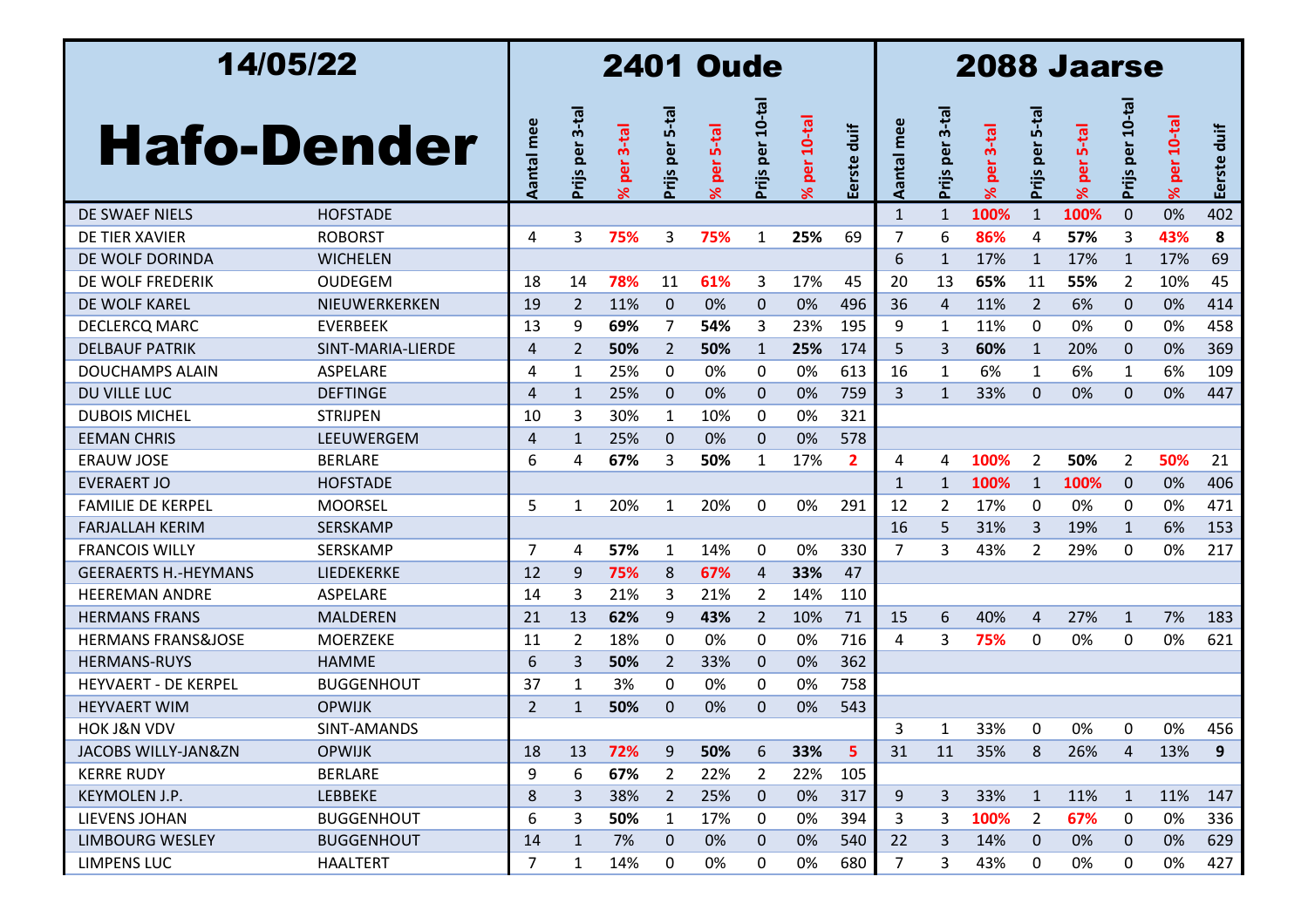| 14/05/22                    |                            |                |                        |                           |                     | <b>2401 Oude</b>                |                 |                       | <b>2088 Jaarse</b> |                   |                        |                        |                     |                        |                |                       |                |  |
|-----------------------------|----------------------------|----------------|------------------------|---------------------------|---------------------|---------------------------------|-----------------|-----------------------|--------------------|-------------------|------------------------|------------------------|---------------------|------------------------|----------------|-----------------------|----------------|--|
| <b>Hafo-Dender</b>          |                            |                | $3-ta$<br>per<br>Prijs | $3-ta$<br>per<br>$\aleph$ | $5-ta$<br>Prijs per | <b>S-tal</b><br>per<br>$\aleph$ | Prijs per 10-ta | per 10-ta<br>$\aleph$ | Eerste duif        | mee<br>antal<br>⋖ | $3-ta$<br>per<br>Prijs | per 3-tal<br>$\approx$ | $5-ta$<br>Prijs per | per 5-tal<br>$\approx$ | Prijs per 10-t | per 10-ta<br>$\aleph$ | duif<br>Eerste |  |
| <b>LORIES VEERLE</b>        | <b>MERCHTEM</b>            | 4              | $\mathbf{1}$           | 25%                       | $\Omega$            | 0%                              | $\mathbf{0}$    | 0%                    | 548                |                   |                        |                        |                     |                        |                |                       |                |  |
| MANNAERT ROBERT             | OPDORP                     | 2              | 1                      | 50%                       | 1                   | 50%                             | 0               | 0%                    | 271                |                   |                        |                        |                     |                        |                |                       |                |  |
| <b>MARTENS PATRICK</b>      | S-B-BOEKEL                 |                |                        |                           |                     |                                 |                 |                       |                    | 10                | 6                      | 60%                    | 3                   | 30%                    | 3              | 30%                   | 81             |  |
| MENSCHAERT-KIEKENS          | <b>STEENHUIZE</b>          | 8              | 5                      | 63%                       | 4                   | 50%                             | 3               | 38%                   | 123                |                   |                        |                        |                     |                        |                |                       |                |  |
| <b>MEREMANS STEFAAN</b>     | <b>ERWETEGEM</b>           | 30             | 3                      | 10%                       | $\mathbf{1}$        | 3%                              | $\mathbf{0}$    | 0%                    | 408                |                   |                        |                        |                     |                        |                |                       |                |  |
| <b>MERTENS STEFAN</b>       | GERAARDSBERGEN             | 8              | 5                      | 63%                       | 5                   | 63%                             | 4               | 50%                   | 3                  | 10                | 5                      | 50%                    | 2                   | 20%                    | 1              | 10%                   | 144            |  |
| <b>NUEL WILLY &amp; WIM</b> | <b>ERPE</b>                | 8              | 2                      | 25%                       | $\mathbf{0}$        | 0%                              | 0               | 0%                    | 616                |                   |                        |                        |                     |                        |                |                       |                |  |
| <b>OPDECAM STEPHAN</b>      | <b>GODVEERDEGEM</b>        |                |                        |                           |                     |                                 |                 |                       |                    | 12                | 4                      | 33%                    | 1                   | 8%                     | 1              | 8%                    | 116            |  |
| PAREZ-VAN DE WALLE          | ST.KORNELIS-HOREBEKE       | $\overline{7}$ | 5                      | 71%                       | $\overline{2}$      | 29%                             | $\mathbf{1}$    | 14%                   | 158                | 8                 | 5                      | 63%                    | $\overline{2}$      | 25%                    | 2              | 25%                   | 161            |  |
| <b>PAUWELS ETIENNE</b>      | <b>ASSE</b>                |                |                        |                           |                     |                                 |                 |                       |                    | 7                 | 1                      | 14%                    | 0                   | 0%                     | 0              | 0%                    | 580            |  |
| <b>PELEMAN FELIX</b>        | <b>BUGGENHOUT</b>          | 6              | 6                      | 100%                      | 3                   | 50%                             | $\mathbf{1}$    | 17%                   | 205                | 17                | 7                      | 41%                    | 5                   | 29%                    | 4              | 24%                   | 47             |  |
| <b>PENNE BERT</b>           | NEDERHASSELT               | 13             | 7                      | 54%                       | 4                   | 31%                             | $\mathbf{1}$    | 8%                    | 131                | 36                | 19                     | 53%                    | 16                  | 44%                    | 7              | 19%                   | 49             |  |
| <b>PILLET PAUL</b>          | <b>MEERBEKE</b>            |                |                        |                           |                     |                                 |                 |                       |                    | 11                | 7                      | 64%                    | 6                   | 55%                    | 2              | 18%                   | 171            |  |
| PLATTEEUW-BRANDENO          | <b>WICHELEN</b>            | 31             | 12                     | 39%                       | 3                   | 10%                             | 2               | 6%                    | 219                | 29                | 6                      | 21%                    | 3                   | 10%                    | 2              | 7%                    | 142            |  |
| PLETINCKX MARC & ANGIE      | <b>DEFTINGE</b>            | 20             | 17                     | 85%                       | 10                  | 50%                             | 5               | 25%                   | 19                 | 41                | 17                     | 41%                    | 10                  | 24%                    | 5              | 12%                   | $\overline{7}$ |  |
| PRINZ JONAS                 | SCHELDEWINDEKE             | 3              | $\overline{2}$         | 67%                       | 2                   | 67%                             | $\mathbf{1}$    | 33%                   | 39                 | 15                | 8                      | 53%                    | 6                   | 40%                    | 4              | 27%                   | 11             |  |
| RAEMDONCK-RUYS              | <b>HAMME</b>               | 30             | 6                      | 20%                       | 2                   | 7%                              | 0               | 0%                    | 435                | 21                | 3                      | 14%                    | 1                   | 5%                     | 0              | 0%                    | 278            |  |
| <b>RAES FRANS</b>           | <b>MOORSEL</b>             | $\overline{2}$ | 2                      | 100%                      | 0                   | 0%                              | 0               | 0%                    | 706                | 4                 | 2                      | 50%                    | 0                   | 0%                     | 0              | 0%                    | 481            |  |
| <b>RASSCHAERT ETIENNE</b>   | S-BL-BOEKEL                | 3              | $\mathbf{1}$           | 33%                       | $\mathbf{0}$        | 0%                              | $\mathbf{0}$    | 0%                    | 704                |                   |                        |                        |                     |                        |                |                       |                |  |
| <b>ROBERTS RONALD</b>       | <b>EVERBEEK</b>            | 4              | 3                      | 75%                       | 2                   | 50%                             | 0               | 0%                    | 259                | 12                | 5                      | 42%                    | 5                   | 42%                    | 4              | 33%                   | 37             |  |
| <b>ROBIJN WILLY</b>         | <b>WOLVERTEM</b>           |                |                        |                           |                     |                                 |                 |                       |                    | 9                 | 3                      | 33%                    | 1                   | 11%                    | 0              | 0%                    | 271            |  |
| <b>ROELANDT DANNY</b>       | <b>DENDERHOUTEM</b>        |                |                        |                           |                     |                                 |                 |                       |                    | 40                | 6                      | 15%                    | 2                   | 5%                     | 1              | 3%                    | 30             |  |
| <b>ROELS FRANK</b>          | <b>NINOVE</b>              |                |                        |                           |                     |                                 |                 |                       |                    | 9                 | 2                      | 22%                    | $\overline{2}$      | 22%                    | $\mathbf{1}$   | 11%                   | 93             |  |
| <b>RONSIJN KRIS</b>         | <b>NEIGEM</b>              | -1             | $\mathbf{1}$           | 100%                      | $\mathbf 1$         | 100%                            | 0               | 0%                    | 307                |                   |                        |                        |                     |                        |                |                       |                |  |
| <b>SAEYS WILLY</b>          | <b>ST.GILLIS (DENDERM)</b> | 11             | 3                      | 27%                       | $\mathbf{1}$        | 9%                              | $\mathbf{1}$    | 9%                    | 221                | 8                 | 4                      | 50%                    | $\mathbf 0$         | 0%                     | $\mathbf 0$    | 0%                    | 429            |  |
| <b>SCHAMP DIRK</b>          | S-MART-LIERDE              |                |                        |                           |                     |                                 |                 |                       |                    | 6                 | 1                      | 17%                    | 0                   | 0%                     | 0              | 0%                    | 524            |  |
| <b>SCHAUWERS ROGER</b>      | <b>ASSE</b>                | 19             | $\overline{2}$         | 11%                       | $\mathbf{0}$        | 0%                              | $\mathbf{0}$    | 0%                    | 604                |                   |                        |                        |                     |                        |                |                       |                |  |
| <b>SCHEIRE PETER</b>        | <b>ZELE</b>                | 15             | 3                      | 20%                       | 0                   | 0%                              | 0               | 0%                    | 691                |                   |                        |                        |                     |                        |                |                       |                |  |
| <b>SCHUDDINCK BENNY</b>     | <b>MELDERT</b>             | 9              | $\overline{7}$         | 78%                       | 4                   | 44%                             | $\overline{2}$  | 22%                   | 15                 | 17                | 10                     | 59%                    | $\overline{7}$      | 41%                    | $\overline{2}$ | 12%                   | 46             |  |
| <b>SEGHERS JOHAN</b>        | <b>DEFTINGE</b>            |                |                        |                           |                     |                                 |                 |                       |                    | 4                 | $\overline{2}$         | 50%                    | $\mathbf{1}$        | 25%                    | $\mathbf{1}$   | 25%                   | 98             |  |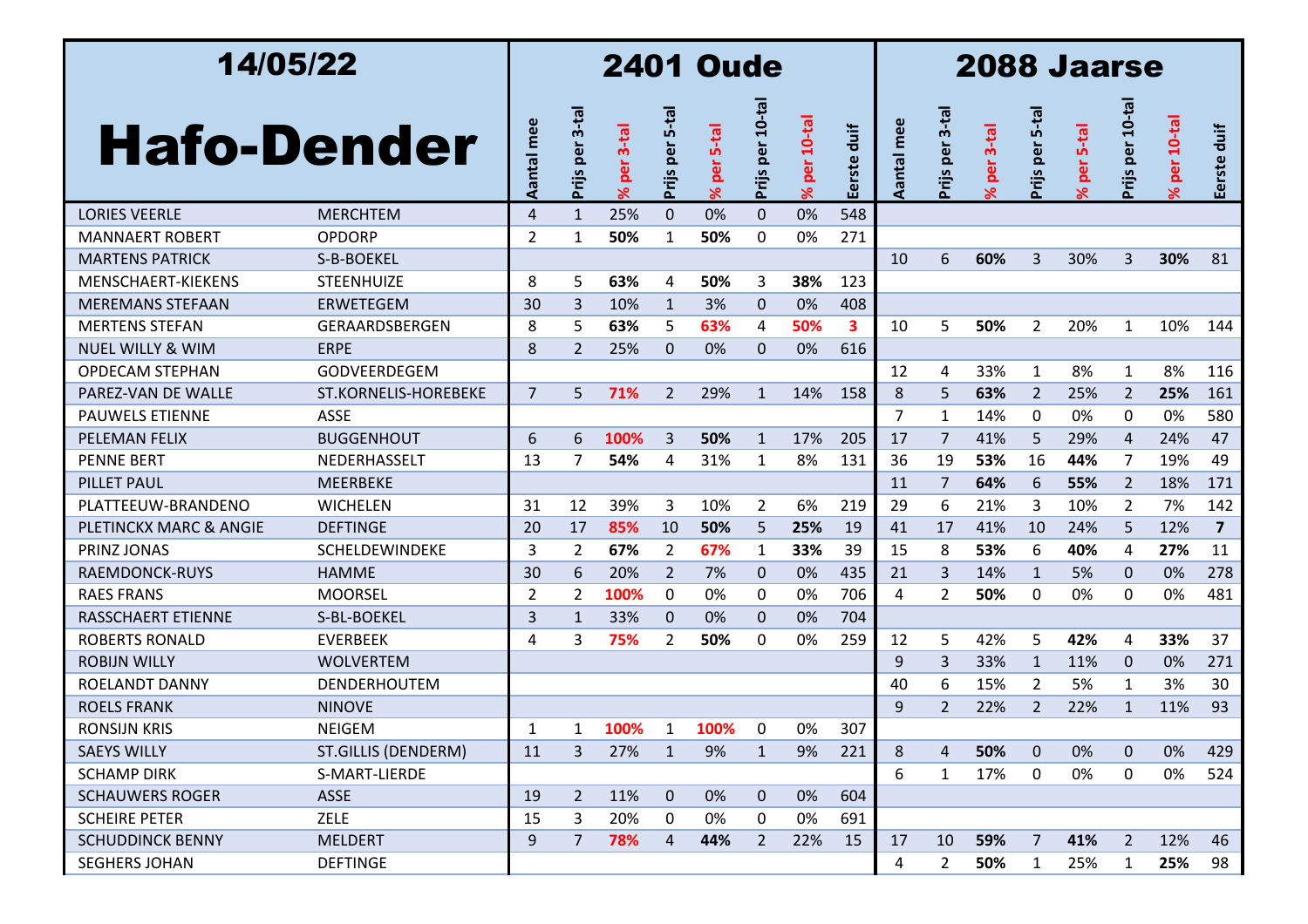| 14/05/22                      |                            |                |                 |                      |                     | <b>2401 Oude</b>         |                 |                            | <b>2088 Jaarse</b> |                |                     |                        |                     |                       |                 |                            |                |  |
|-------------------------------|----------------------------|----------------|-----------------|----------------------|---------------------|--------------------------|-----------------|----------------------------|--------------------|----------------|---------------------|------------------------|---------------------|-----------------------|-----------------|----------------------------|----------------|--|
| <b>Hafo-Dender</b>            |                            | Aantal mee     | Prijs per 3-tal | $3-tal$<br>per<br>۶Ŕ | $5-ta$<br>Prijs per | <b>S-tal</b><br>per<br>ৼ | Prijs per 10-ta | $10-ta$<br>per<br>$\aleph$ | Eerste duif        | mee<br>Aantal  | $3-ta$<br>Prijs per | per 3-tal<br>$\approx$ | $5-ta$<br>Prijs per | per 5-tal<br>$\aleph$ | Prijs per 10-ta | $10-ta$<br>per<br>$\aleph$ | duif<br>Eerste |  |
| <b>SERMON JEAN-PIERRE</b>     | <b>BUGGENHOUT</b>          | 14             | $\overline{3}$  | 21%                  | $\mathbf{0}$        | 0%                       | $\Omega$        | 0%                         | 603                |                |                     |                        |                     |                       |                 |                            |                |  |
| SIMTEA CRISTIAN               | <b>BORNEM</b>              |                |                 |                      |                     |                          |                 |                            |                    | 16             | 11                  | 69%                    | 7                   | 44%                   | 4               | 25%                        | 23             |  |
| <b>SLOTS DIDIER&amp;DAISY</b> | <b>LEDE</b>                | 11             | $\overline{2}$  | 18%                  | $\mathbf 0$         | 0%                       | $\mathbf{0}$    | 0%                         | 558                |                |                     |                        |                     |                       |                 |                            |                |  |
| <b>SMET MARIA</b>             | <b>BORNEM</b>              | 63             | 11              | 17%                  | 2                   | 3%                       | 0               | 0%                         | 331                | 9              | $\mathbf{1}$        | 11%                    | 0                   | 0%                    | 0               | 0%                         | 689            |  |
| <b>SNEPPE ALBERT</b>          | <b>ASSE</b>                | $\overline{4}$ | $\overline{4}$  | 100%                 | $\overline{2}$      | 50%                      | $\mathbf{0}$    | 0%                         | 417                | 10             | $\overline{4}$      | 40%                    | 2                   | 20%                   | $\mathbf{1}$    | 10%                        | 197            |  |
| SOEN-HAAK                     | <b>MOERBEKE</b>            | 10             | 7               | 70%                  | 7                   | 70%                      | 4               | 40%                        | 54                 | 18             | 7                   | 39%                    | 5                   | 28%                   | 3               | 17%                        | 3.             |  |
| <b>STEVENINCK BENNY</b>       | <b>HAMME</b>               | 28             | 21              | 75%                  | 17                  | 61%                      | 12              | 43%                        | 12                 | 29             | 20                  | 69%                    | 16                  | 55%                   | 11              | 38%                        | 14             |  |
| 'T KINT ALFONS                | <b>HEKELGEM (AFFLIGEM)</b> |                |                 |                      |                     |                          |                 |                            |                    | 4              | $\overline{2}$      | 50%                    | 1                   | 25%                   | 0               | 0%                         | 270            |  |
| <b>TACKAERT JOZEF</b>         | <b>GREMBERGEN</b>          | 8              | 5               | 63%                  | $\mathbf{1}$        | 13%                      | $\mathbf{1}$    | 13%                        | 198                |                |                     |                        |                     |                       |                 |                            |                |  |
| <b>TEAM NOEL-WILLOCKX</b>     | <b>BAASRODE</b>            | 8              | $\overline{7}$  | 88%                  | 7                   | 88%                      | 5               | 63%                        | 32                 | 22             | 14                  | 64%                    | 9                   | 41%                   | 5               | 23%                        | 50             |  |
| <b>TEAM VAN IMPE</b>          | <b>SCHELLEBELLE</b>        | 20             | 12              | 60%                  | 6                   | 30%                      | 3               | 15%                        | 153                | 20             | 7                   | 35%                    | 4                   | 20%                   | $\Omega$        | 0%                         | 304            |  |
| <b>THIERENS DANNY&amp;TOM</b> | <b>MOERZEKE</b>            | 7              | 6               | 86%                  | 5                   | 71%                      | 3               | 43%                        | 55                 |                |                     |                        |                     |                       |                 |                            |                |  |
| <b>THYS EDDY</b>              | <b>ASPELARE</b>            | 9              | 7               | 78%                  | 6                   | 67%                      | $\overline{2}$  | 22%                        | 90                 | 6              | 5                   | 83%                    | 3                   | 50%                   | $\mathbf{1}$    | 17%                        | 44             |  |
| <b>TOMME ANDRE</b>            | SINT-LIEVENS-ESSE          | 6              | 3               | 50%                  | 1                   | 17%                      | 0               | 0%                         | 375                |                |                     |                        |                     |                       |                 |                            |                |  |
| <b>TORCK WERNER</b>           | <b>PARIKE</b>              | 11             | $\overline{7}$  | 64%                  | 3                   | 27%                      | $\mathbf{1}$    | 9%                         | 118                | 9              | 4                   | 44%                    | 3                   | 33%                   | $\overline{2}$  | 22%                        | 150            |  |
| <b>TORTELBOOM WILLY</b>       | <b>OOMBERGEN</b>           | 6              | 3               | 50%                  | 3                   | 50%                      | $\overline{2}$  | 33%                        | 116                | 16             | 8                   | 50%                    | 5                   | 31%                   | 2               | 13%                        | 79             |  |
| <b>V.ASBROECK FRANCKY</b>     | <b>MALDEREN</b>            |                |                 |                      |                     |                          |                 |                            |                    | 9              | 1                   | 11%                    | $\Omega$            | 0%                    | $\Omega$        | 0%                         | 685            |  |
| V.CAUWENBERGH F.              | <b>LEBBEKE</b>             | 3              | 2               | 67%                  | $\overline{2}$      | 67%                      | 0               | 0%                         | 242                |                |                     |                        |                     |                       |                 |                            |                |  |
| V.D.BEKEN-DE LOOR             | S-M-HOREBEKE               | 6              | $\overline{3}$  | 50%                  | $\overline{2}$      | 33%                      | $\mathbf{0}$    | 0%                         | 267                | 14             | 5                   | 36%                    | 4                   | 29%                   | 3               | 21%                        | 24             |  |
| <b>V.D.BOSSCHE RENE</b>       | AFFLIGEM                   | 7              | 3               | 43%                  | $\mathbf{1}$        | 14%                      | 0               | 0%                         | 309                | $\overline{2}$ | 1                   | 50%                    | 0                   | 0%                    | 0               | 0%                         | 509            |  |
| <b>V.D.LINDEN LENY</b>        | <b>PARIKE</b>              | 14             | 8               | 57%                  | 6                   | 43%                      | $\overline{2}$  | 14%                        | 65                 | 10             | 6                   | 60%                    | 5                   | 50%                   | 2               | 20%                        | 12             |  |
| <b>V.DROOGENBROECK HANNES</b> | LIEDEKERKE                 | 4              | 3               | 75%                  | 3                   | 75%                      | $\mathbf{1}$    | 25%                        | 201                |                |                     |                        |                     |                       |                 |                            |                |  |
| V.MEGROOT-D.MULDER            | <b>BRANST</b>              | 5              | 4               | 80%                  | $\overline{2}$      | 40%                      | $\mathbf{1}$    | 20%                        | 227                | 4              | 2                   | 50%                    | $\mathbf{1}$        | 25%                   | $\mathbf{1}$    | 25%                        | 204            |  |
| V.NIEUWENBORGH PETRUS         | AFFLIGEM                   | 4              |                 | 25%                  | 0                   | 0%                       | 0               | 0%                         | 677                | 4              |                     | 25%                    |                     | 25%                   | 0               | 0%                         | 255            |  |
| <b>VAGENENDE DANNY</b>        | SCHELLEBELLE               | 30             | 3               | 10%                  | $\mathbf 0$         | 0%                       | 0               | 0%                         | 562                |                |                     |                        |                     |                       |                 |                            |                |  |
| VAN BOCKSTAELE ANTOINE        | <b>BEVER</b>               | 4              | $\mathbf{1}$    | 25%                  | 1                   | 25%                      | $\mathbf{1}$    | 25%                        | 7                  | 16             | 6                   | 38%                    | 5                   | 31%                   | 0               | 0%                         | 314            |  |
| VAN CAUWENBERG CHRISTIAN      | <b>IDEGEM</b>              | 21             | 10              | 48%                  | 2                   | 10%                      | $\mathbf 0$     | 0%                         | 391                | 3              | $\mathbf{1}$        | 33%                    | $\mathbf{0}$        | 0%                    | 0               | 0%                         | 606            |  |
| VAN CUTSEM JENS               | <b>IDEGEM</b>              | 18             | 14              | 78%                  | 14                  | 78%                      | 11              | 61%                        | $\mathbf{1}$       | 16             | 11                  | 69%                    | 9                   | 56%                   | 6               | 38%                        | 6              |  |
| VAN DAMME DANY                | <b>BAASRODE</b>            |                |                 |                      |                     |                          |                 |                            |                    | 3              | $\mathbf{1}$        | 33%                    | 1                   | 33%                   | 0               | 0%                         | 268            |  |
| VAN DE VELDE EDDY             | SINT-MARIA-OUDENHOVE       | 6              | $\mathbf{1}$    | 17%                  | $\mathbf 0$         | 0%                       | 0               | 0%                         | 482                |                |                     |                        |                     |                       |                 |                            |                |  |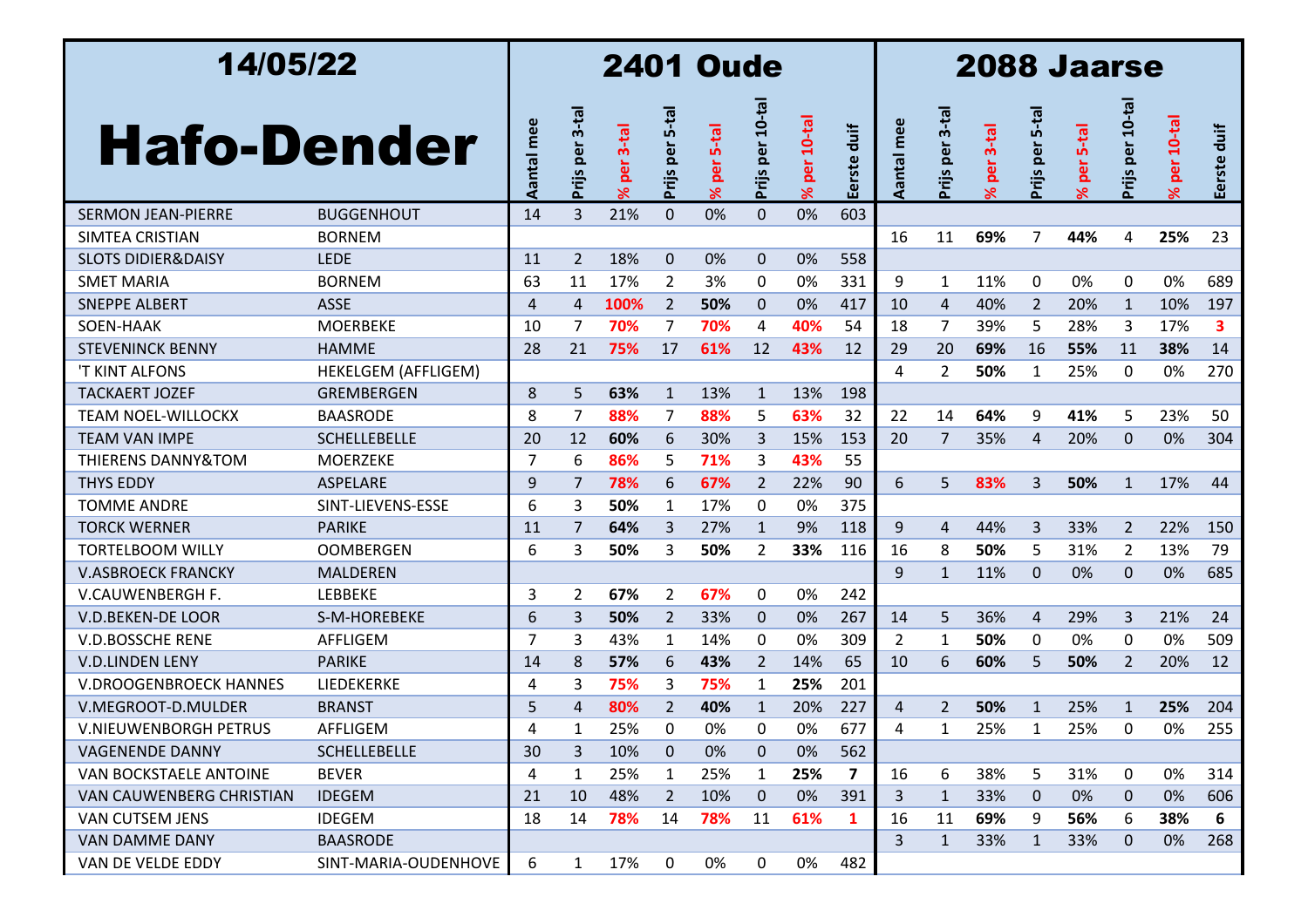| 14/05/22                       |                      | <b>2401 Oude</b> |                        |                     |                   |                                       |                    |                            |                |                | 2088 Jaarse         |                        |                        |                          |                 |                            |                |  |  |  |
|--------------------------------|----------------------|------------------|------------------------|---------------------|-------------------|---------------------------------------|--------------------|----------------------------|----------------|----------------|---------------------|------------------------|------------------------|--------------------------|-----------------|----------------------------|----------------|--|--|--|
| <b>Hafo-Dender</b>             |                      | Aantal mee       | $3-ta$<br>per<br>Prijs | $3-tal$<br>per<br>× | 5-ta<br>Prijs per | <b>S-tal</b><br><b>Be</b><br>$\aleph$ | per 10-ta<br>Prijs | $10-ta$<br>per<br>$\aleph$ | duif<br>Eerste | mee<br>Aantal  | $3-ta$<br>Prijs per | per 3-tal<br>$\approx$ | $5-ta$<br>per<br>Prijs | 5-tal<br>per<br>$\aleph$ | Prijs per 10-ta | $10-ta$<br>per<br>$\aleph$ | duif<br>Eerste |  |  |  |
| VAN DEN ABBEELE EMIEL          | <b>DENDERBELLE</b>   | 6                | $\overline{2}$         | 33%                 | $\mathbf{1}$      | 17%                                   | $\mathbf{1}$       | 17%                        | 232            | 13             | $\overline{4}$      | 31%                    | 3                      | 23%                      | $\mathbf{1}$    | 8%                         | 155            |  |  |  |
| VAN DEN DRIESSCHE NIELS        | AALST                | 7                | 5                      | 71%                 | 3                 | 43%                                   | 1                  | 14%                        | 222            | 23             | 17                  | 74%                    | 11                     | 48%                      | 7               | 30%                        | 25             |  |  |  |
| VAN DEN EYNDE GUIDO            | <b>GOEFERDINGE</b>   | 10               | 6                      | 60%                 | 3                 | 30%                                   | $\mathbf{1}$       | 10%                        | 146            |                |                     |                        |                        |                          |                 |                            |                |  |  |  |
| <b>VAN DEN HOVE JELLE</b>      | <b>MOERBEKE</b>      | 62               | 7                      | 11%                 | $\overline{2}$    | 3%                                    | 0                  | 0%                         | 387            |                |                     |                        |                        |                          |                 |                            |                |  |  |  |
| VAN DER MAELEN SONIA           | ASPELARE             | 13               | 8                      | 62%                 | 4                 | 31%                                   | 3                  | 23%                        | 23             | 70             | 38                  | 54%                    | 28                     | 40%                      | 15              | 21%                        | 32             |  |  |  |
| VAN DER STRAETEN JAN           | <b>OPWIJK</b>        | 11               | 8                      | 73%                 | 6                 | 55%                                   | 6                  | 55%                        | 17             | 12             | 8                   | 67%                    | 3                      | 25%                      | 2               | 17%                        | 65             |  |  |  |
| <b>VAN DER VREKEN FRANS</b>    | <b>LEBBEKE</b>       | 5                | 2                      | 40%                 | $\overline{2}$    | 40%                                   | $\mathbf{1}$       | 20%                        | 191            |                |                     |                        |                        |                          |                 |                            |                |  |  |  |
| <b>VAN EXTERGEM FRANCKY</b>    | <b>WICHELEN</b>      | 17               | $\overline{2}$         | 12%                 | 1                 | 6%                                    | 0                  | 0%                         | 251            |                |                     |                        |                        |                          |                 |                            |                |  |  |  |
| VAN GIJSEGHEM & ZOON           | <b>SCHOONAARDE</b>   |                  |                        |                     |                   |                                       |                    |                            |                | 4              | $\mathbf{1}$        | 25%                    | $\mathbf{1}$           | 25%                      | $\mathbf 0$     | 0%                         | 410            |  |  |  |
| <b>VAN HAUTE ANDRE</b>         | <b>MOERZEKE</b>      | 25               | 21                     | 84%                 | 14                | 56%                                   | 7                  | 28%                        | 24             | 20             | 12                  | 60%                    | 9                      | 45%                      | 7               | 35%                        | 4              |  |  |  |
| <b>VAN HERREWEGHE-MANNES</b>   | <b>MEERBEKE</b>      | 10               | 7                      | 70%                 | 6                 | 60%                                   | 4                  | 40%                        | 6              | 11             | 6                   | 55%                    | 6                      | 55%                      | 4               | 36%                        | $\mathbf{1}$   |  |  |  |
| <b>VAN HOEYMISSEN DANIEL</b>   | LONDERZEEL           | 3                | 2                      | 67%                 | 1                 | 33%                                   | 0                  | 0%                         | 476            |                |                     |                        |                        |                          |                 |                            |                |  |  |  |
| <b>VAN HOUWE WILLY</b>         | <b>APPELS</b>        | 10               | $\overline{4}$         | 40%                 | $\mathbf{1}$      | 10%                                   | $\mathbf{0}$       | 0%                         | 469            | 10             | $\overline{2}$      | 20%                    | $\mathbf{0}$           | 0%                       | $\Omega$        | 0%                         | 618            |  |  |  |
| <b>VAN LANGENHOVE ARTHUR</b>   | <b>BAARDEGEM</b>     | 12               | 3                      | 25%                 | 0                 | 0%                                    | 0                  | 0%                         | 586            |                |                     |                        |                        |                          |                 |                            |                |  |  |  |
| <b>VAN LIMBERGEN GERT</b>      | <b>LEDE</b>          | 36               | 26                     | 72%                 | 20                | 56%                                   | 14                 | 39%                        | <b>10</b>      | 11             | 4                   | 36%                    | $\overline{4}$         | 36%                      | $\overline{4}$  | 36%                        | <b>10</b>      |  |  |  |
| VAN MALDEREN LUC               | <b>BERLARE</b>       | 3                | $\overline{2}$         | 67%                 | 2                 | 67%                                   | 1                  | 33%                        | 211            | 3              | 1                   | 33%                    | 1                      | 33%                      | 0               | 0%                         | 250            |  |  |  |
| <b>VAN NIEUWENHOVE WILLIAM</b> | ASPELARE             | 4                | 1                      | 25%                 | $\Omega$          | 0%                                    | $\mathbf{0}$       | 0%                         | 525            |                |                     |                        |                        |                          |                 |                            |                |  |  |  |
| <b>VAN ROY GEERT</b>           | <b>ASSE</b>          |                  |                        |                     |                   |                                       |                    |                            |                | 12             | 5                   | 42%                    | 3                      | 25%                      | 3               | 25%                        | 54             |  |  |  |
| <b>VAN ROY JEAN</b>            | <b>WOLVERTEM</b>     | 4                | 3                      | 75%                 | 3                 | 75%                                   | $\overline{2}$     | 50%                        | 102            | 3              | $\overline{2}$      | 67%                    | $\overline{2}$         | 67%                      | 0               | 0%                         | 275            |  |  |  |
| <b>VAN ROY KOEN</b>            | <b>ASSE</b>          | 19               | 12                     | 63%                 | 7                 | 37%                                   | 5                  | 26%                        | 48             | 27             | 17                  | 63%                    | 12                     | 44%                      | 5               | 19%                        | 22             |  |  |  |
| <b>VAN STERTHEM FREDDY</b>     | VELZEKE-RUDDERVOORDE | 6                | 3                      | 50%                 | 3                 | 50%                                   | $\overline{2}$     | 33%                        | 92             |                |                     |                        |                        |                          |                 |                            |                |  |  |  |
| <b>VAN STERTHEM KURT</b>       | ZOTTEGEM             |                  |                        |                     |                   |                                       |                    |                            |                | 10             | 5                   | 50%                    | 1                      | 10%                      | 0               | 0%                         | 383            |  |  |  |
| VAN WIELENDAELE PAUL           | GERAARDSBERGEN       |                  |                        |                     |                   |                                       |                    |                            |                | 21             | 2                   | 10%                    | $\mathbf{1}$           | 5%                       | $\Omega$        | 0%                         | 352            |  |  |  |
| <b>VANDENBRANDE HANS</b>       | <b>OPWIJK</b>        | 26               | -1                     | 4%                  | 0                 | 0%                                    | 0                  | 0%                         | 635            | 24             | 4                   | 17%                    |                        | 4%                       |                 | 4%                         | 124            |  |  |  |
| <b>VANDENELSEN YAELLE</b>      | <b>BAASRODE</b>      |                  |                        |                     |                   |                                       |                    |                            |                | $\overline{7}$ | 4                   | 57%                    | 3                      | 43%                      | 2               | 29%                        | 62             |  |  |  |
| <b>VANDENHAUTE ETIENNE</b>     | <b>KERKSKEN</b>      | 10               | 1                      | 10%                 | $\mathbf{1}$      | 10%                                   | 0                  | 0%                         | 471            |                |                     |                        |                        |                          |                 |                            |                |  |  |  |
| <b>VANDERROOST - ULIN</b>      | APPELTERRE           | 3                | 2                      | 67%                 | $\overline{2}$    | 67%                                   | 0                  | 0%                         | 257            | 5              | $\overline{2}$      | 40%                    | $\mathbf{0}$           | 0%                       | $\mathbf 0$     | 0%                         | 533            |  |  |  |
| <b>VANEXTERGEM JOHAN</b>       | <b>APPELS</b>        | 6                | 1                      | 17%                 | $\mathbf{1}$      | 17%                                   | $\mathbf{1}$       | 17%                        | 100            | 16             | 7                   | 44%                    | 2                      | 13%                      | 0               | 0%                         | 288            |  |  |  |
| <b>VANHOORENBEECK LOUIS</b>    | <b>BAASRODE</b>      | 14               | 10                     | 71%                 | 10                | 71%                                   | 3                  | 21%                        | 22             | 23             | 13                  | 57%                    | 8                      | 35%                      | $\overline{2}$  | 9%                         | 56             |  |  |  |
| <b>VANRANSBEECK GILBERT</b>    | <b>MERCHTEM</b>      | 17               | $\mathbf{1}$           | 6%                  | $\mathbf{1}$      | 6%                                    | 0                  | 0%                         | 407            |                |                     |                        |                        |                          |                 |                            |                |  |  |  |